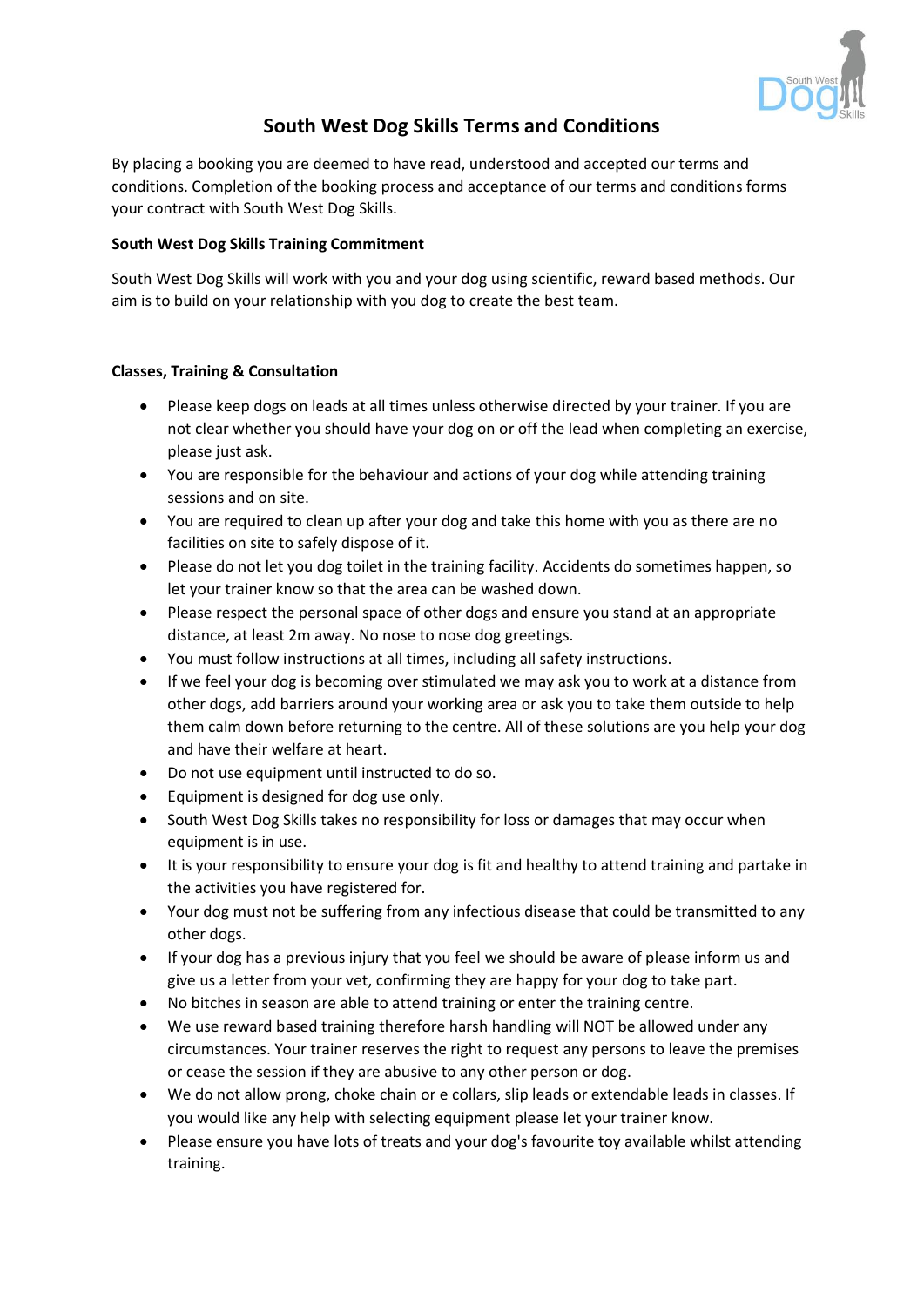

- Any accidents or issues involving a person or a dog must be reported immediately to the trainer.
- We do not accept any responsibility for theft or damage to cars or property whilst at training.
- Family members are always welcome in classes (adhering to the maximum number of attendees per booking). All children under 16 must be accompanied and supervised by an adult.
- Course materials, where relevant, will be circulated after your course has stared. Follow up emails and course materials are supplied for your personal use and must not be copied or forwarded without permission.
- We hold the right to move classes online if we believe this is the safest option for participation.
- If you feel unwell or have COVID symptoms please do not come to the centre.
- Feel free to ask questions. More importantly, have fun and enjoy!

# **Bookings, Payments & Cancellations**

- Payment for sessions are made at the time of placing a booking and are not transferrable to other sessions. A substitute delegate may be named at any time before the session at no additional cost, as long as they meet the conditions of the session.
- Under the Consumer Protection (Distance Selling) Regulations 2000 you may cancel your purchase within a period of 14 days after you place your booking. However, there is no right of cancellation where the activity begins within a 14 day period from booking.
- Cancellations must be made in writing by email. If the cancellation falls within 14 days of your booking date we will refund you, minus a £5 admin fee. There is no right of cancellation where the activity begins within this 14 day period.
- The minimum notice to re-arrange a one to one session is 14 days.
- If you have a bitch we strongly advise you plan attending sessions around their season as we cannot refund your place if your dog comes in to season.
- We are not able to give discounts if you cannot attend every week of the course, the set fee for the course/activity needs to be paid.
- We are not able to refund places if sessions move to online provision.
- We are not able to refund or provide credit if you are not able to fulfil your place, including if you are placed into a tier that restricts your attendance. We will only be able to offer credit if we are unable to open.

### **Course Content & Material**

South West Dog Skills reserves the right to change the content, timing, dates, venue or instructor. We try to avoid this as much as possible, but sometimes this is unavoidable, particularly with changes in the weather meaning we have to postpone a session. If we know in advance that the weather will not be suitable we will let you know, however, often the weather can be very changeable from hour to hour. If a booking is cancelled due to the weather, we will let everyone know who has booked in as soon as we can. We will then reschedule all the bookings to an alternative week or course date. South West Dog Skills will not be liable for any losses or expenses arising from amendments to the course or cancellations.